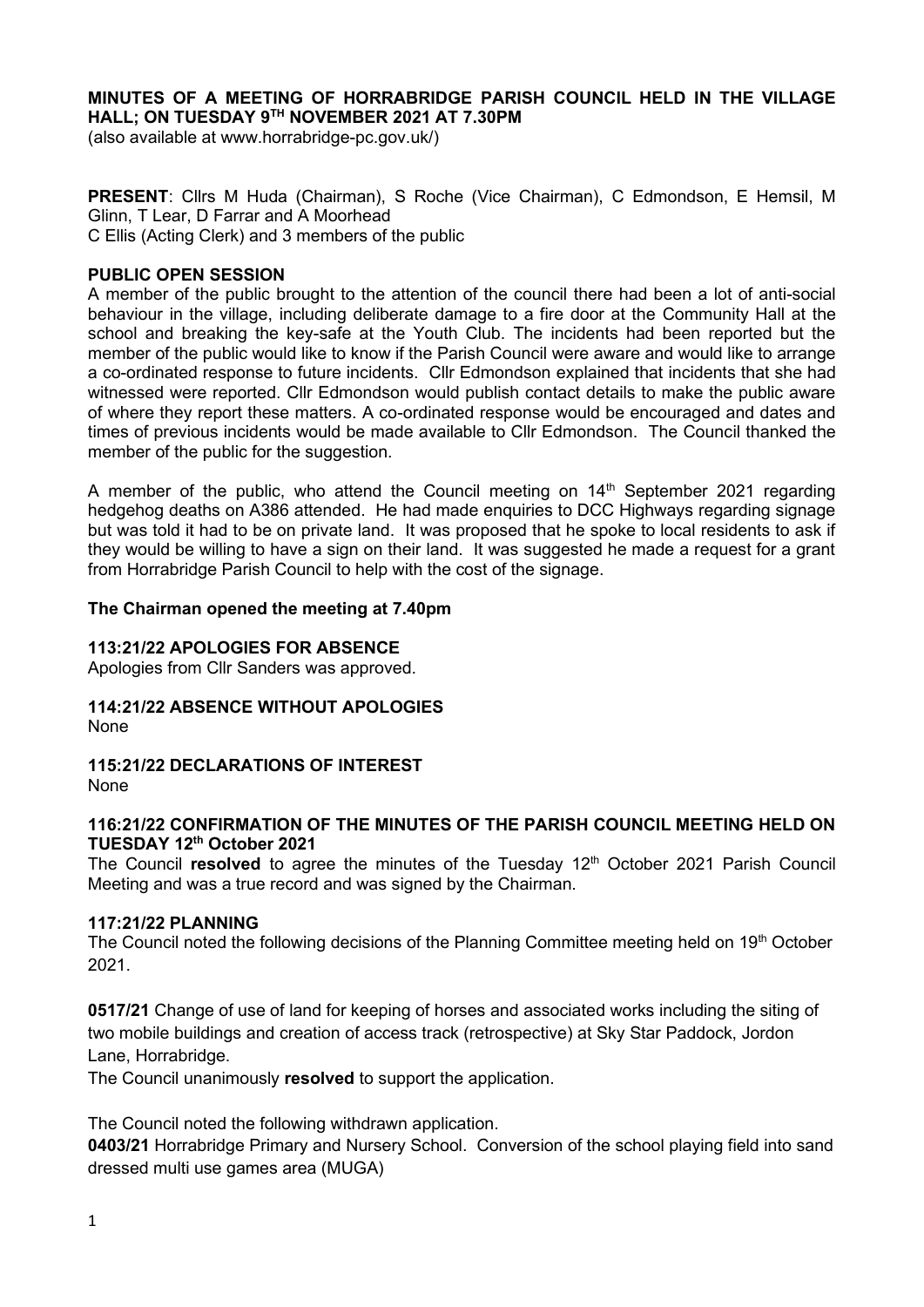The Council noted the recent decision. **0503/21** Erection of solar array, Parsonage House, Horrabridge **Grant of Conditional Planning Permission**

## **118:21/22 FINANCIAL MATTERS**

The Bank Reconciliation dated 31<sup>st</sup> October 2021(App A) and Payments (App B) was reviewed and **approved** by the Council. The Council **approved** the payment to Green Scheme Solutions Ltd, for the replacement play equipment, would be paid from the Reserve Bank Account. The Council **approved** the payments and the Clerk's and staff salaries.

The Council **approved** the Budget and Monitoring (App C) dated 31<sup>st</sup> October 2021.

The Council **resolved** to approve the payment of £240 for tree works in Weir Park and £400 for tree works in Fillace Park supplied by Budds Tree Services.

The Council **resolved** to accept the quotation supplied by Budds Tree Services for pruning back and making safe a broken tree limb on an acacia tree in Weir Park at the cost of £160.00.

The Council **resolved to** approve the emergency service work to repair boiler in village hall at a cost of £75.00 + VAT. Repair/service completed by DC Besgrove.

The Council **resolved** to approve £2000 grant to Horrabridge Youth Club

### **119:21/22 CLERKS REPORT**

The Council noted that Horrabridge Parish Council had been awarded £2,500 from Cllr Sanders' Locality Budget towards the cost of the recently installed play equipment in Weir Park. They thanked Cllr Edmondson for applying for the grant.

### **120:21/22 PROGRESS REPORTS**

It was reported that the bus stop window on Tavistock Road, had been vandalised but the broken panes had been removed to make safe. Cllr Moorhead reported branches needed to be trimmed around the street lights on Graybridge Road. Cllr Moorhead reported that some boards needs replacing on Tilley Bridge. The Clerk would investigate to see who is responsible for the repair. Cllr Edmondson reported the defibrillator pads had been replaced.

### **121:21/22 OPEN SPACES REPORT**

Cllr Edmondson reported to the Council that they were not able to close the road during the Remembrance Day Parade, but a PCSO would be attending. Cllr Edmondson explained that the Christmas tree lights had been had been checked and was working but extension lead for the star had been vandalised and needed to be replaced. It was suggested that the tree be topped and pruned in the New Year after the lights had been removed.

### **122:21/22 TO APPOINT A NEW MEMBER OF THE PERSONNEL COMMITTEE**

On the proposition of Cllr Edmondson, seconded Cllr Farrar, the Council **resolved** to appoint Cllr Roche as the member of the Personnel Committee.

### **123:21/22 AIR AMBULANCE NIGHT LANDING SITE**

Cllr Roche reported a meeting with Devon Air Ambulance had been held and a suitable site location was established. Cllr Roche was to circulate to the Council, a recent email he had received. Residents local to the proposed site would be informed. The labour would be covered in grant funding but Horrabridge Parish Council would pay for the materials at an estimated cost of £3000. The next stage would be for a planning application to be submitted.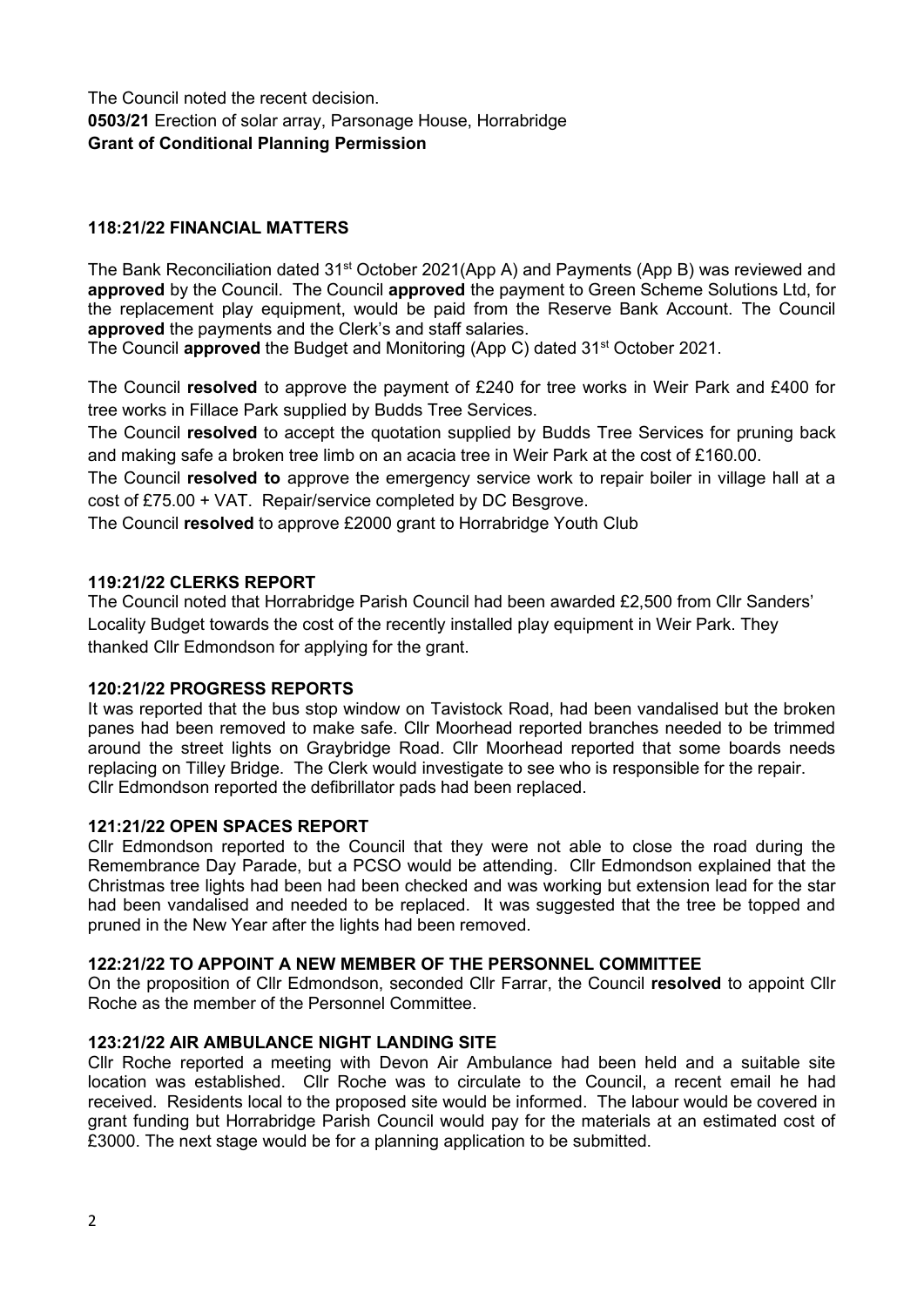### **124:21/22 REMEMBERANCE DAY PARADE**

The Councillors was asked to meet outside the Village Hall at 10.30 on  $14<sup>th</sup>$  November 2021. The Chairman would lay the wreath and the Chairman and Councillors to attend the Church Service. Cllrs Huda and Glinn offered to obtain a Chapter 8 Traffic Management Certificate for next year's parade.

#### **125:21/22 CHRISTMAS LIGHTS**

The date the lights would be officially turned on would be  $1<sup>st</sup>$  December 7.30pm. Local shops would be asked if they would like to decorate their shop with lights supplied by the Parish Council. Funding would be sought to replace the light for Christmas 2022.

#### **126:21/22 ANTI-SOCIAL BEHAVIOUR AND VANDALISM**

A single point of contact was agreed. Cllr Edmondson would publish details of how members of the public can report issues. Cllr Huda reported that a youth group had been working with children after school and had been very successful. They have requested to use the Village Hall, on a Tuesday, to be able to continue the group during the winter months.

#### **127:21/22 TREE PLANTING SCHEME**

Cllr Glinn confirmed that the trees supplied by The Woodland Trust would be arriving in November. They would be supplied with a stake and guard. The trees were to be planted in Fillace Park to replace diseased ash trees. A Copper Beech tree was to be planted in Weir Park to replace an ash tree. Cllr Glinn would like to donate an apple tree to the village.

#### **128:21/22 RAT INFESTATION BEHIND TORBRIDGE ROAD**

One rat was caught. The drainage had been re-routed and does not seem to be the problem. Devon Highways own the land and they will investigate and report.

#### **129:21/22 ROAD HEDGE CUTTING**

No report

## **130:21/22 PARKING ON THE JUCTION OF PENCREDER ROAD & GREYBRIDGE ROAD**

Cllr Sanders was to report. Deferred to the next meeting.

### **131:21/22 ADDITIONAL TREE WORKS**

Items covered in 127:21/22

## **132:21/22 BOROUGH AND COUNTY COUNCILLOR REPORTS**

No reports.

### **133:21/22 COUNCILLORS REPORTS AND ITEMS FOR FUTURE AGENDA**

- 1. A budget meeting was to be held on  $16<sup>th</sup>$  November 2021 and the budget to be agreed at the December 2021 meeting
- 2. Cllr Hemsil requested a map of the new part of the burial ground and for the regulations to be on the Horrabridge Parish Council website.
- 3. Cllr Edmondson confirmed that everyone on the snow warden list was available. Cllr Glinn can provide a list as Cllr Edmondson would not be available for  $4<sup>th</sup>$  December 2021 to  $3<sup>rd</sup>$ January 2022.
- 4. The salt grit bins may need inspecting and replenishing.

**Exclusion of the Press and the Public. To resolve that in accordance with Section 1 (2) of the Public Bodies (Admission to Meetings) Act 1960 and reason of the confidential nature of the remainder of the business, the Press and the Public be excluded from the meeting.**

**134:21/22 Complaint regarding overgrown hedge in Pencreber Road and Riverside Close** The Council agreed a letter to be written and sent to the homeowner.